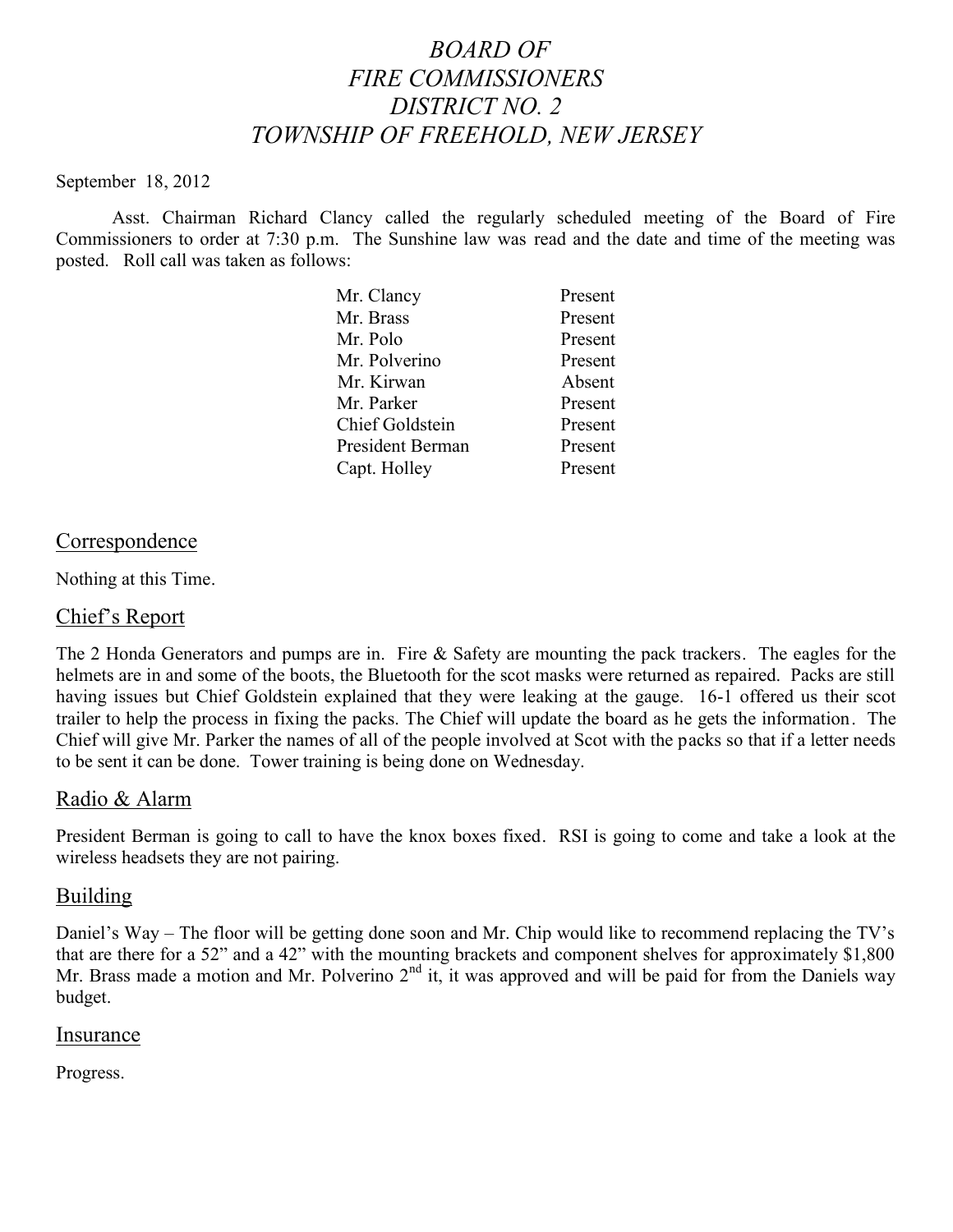## Maintenance

Progress.

## New Business

Nothing at this time.

## Old Business

Mr. Parker is sending copies of the lease and contracts to the Fire Companies Attorney's office. A date needs to be chosen for the special election so that Mr. Parker can put a notice in the paper for the absentee ballots. The date would be Dec.  $11^{th}$  from 4-8 Mr. Brass made a motion and Mr. Polo  $2^{nd}$  it role was called and the election date was set.

President Berman and Pat met with Richie O'Connor regarding the property across the street he will contact Mr. Parker to go over some details. The next step is going to be getting a budget and figuring out what they need to fit the necessary equipment. They also need to go to the board after they have figured out the budget. Also the policies were discussed and Mr. Parker will go over that with him as well.

## Bids

The Board opened up the bids for the floor A bid was from Engine Bay Floors \$33,918.59 Mr. Polverino made a motion and Mr. Brass 2<sup>nd</sup> it and the bid was approved for Engine Bay Floors to do the work. Mr. Parker will send the contract for their review.

Treasurer's Report

| Freehold Savings Bank |                |
|-----------------------|----------------|
| Checking              | 2,400.33       |
| CD                    | 1,126,506.21   |
| Money Market          | 615,846.03     |
| Total assets:         | \$1,744,752.57 |

## September Bills

| 8456 | JCP & L                  | 512.02    |
|------|--------------------------|-----------|
| 8457 | NJ Natural Gas           | 60.53     |
| 8458 | Deluxe for Business      | 115.25    |
| 8459 | Verizon Wireless         | 886.66    |
| 8460 | Cablevision              | 224.70    |
| 8461 | Verizon                  | 438.07    |
| 8462 | <b>Staples</b>           | 54.60     |
| 8463 | National Fire Protection | 165.00    |
| 8464 | Fire & Safety            | 9,186.77  |
| 8465 | Tumar Ind.               | 58.75     |
| 8466 | Township of Freehold     | 26.20     |
| 8467 | East Freehold Fire Co.   | 20,000.00 |
| 8468 | Ocean Security Systems   | 270.00    |